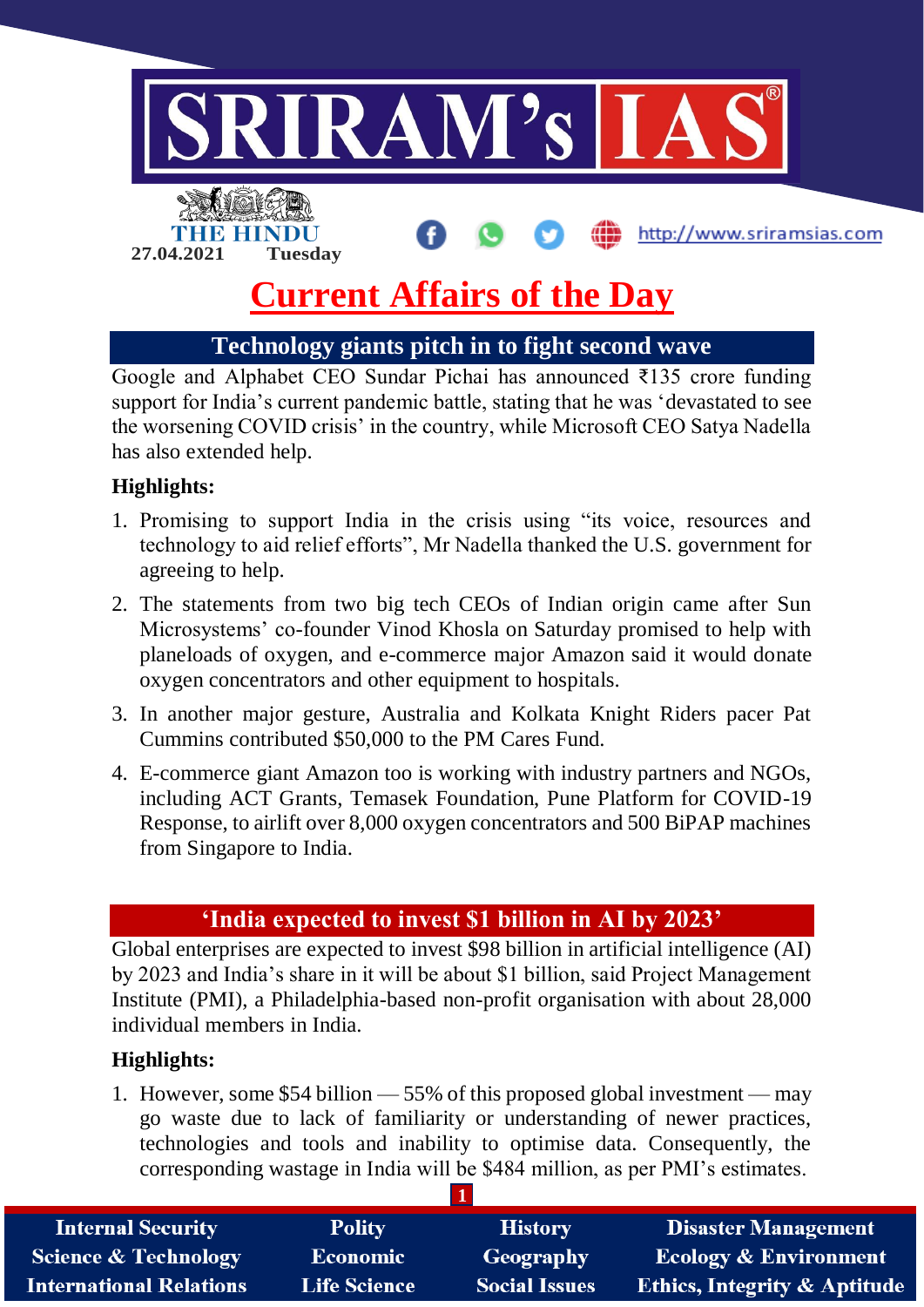

2. Further, poor management practices alone may lead to global losses of \$11 billion, which is 11.4% of the total investments of \$98 billion. India's individual share in the losses would be \$81 million, based on data shared by the professional body.

#### **'Hasten vaccination, boost health infra'**

**RBI Cautions:** If not contained, COVID-19 resurgence risks supply-chain disruptions, inflation pressures.

#### **Highlights:**

- 1. Amid a massive rise in COVID-19 infections during the second wave, the only way forward is speedier vaccination, ramping up of health infrastructure and observance of pandemic protocols, an RBI article said.
- 2. In an article on the state of the economy, an RBI bulletin said India is battling a spurt in new infections and mortalities, perhaps the fastest for any country of continental dimensions.
- 3. Observing that healthcare infrastructure and vaccine supplies are strained, financial markets are reeling and earnings forecasts face downgrades, the article said.
- 4. "Pandemic protocols, speedier vaccination, ramping up the hospital and ancillary capacity, and remaining resolutely focussed on a post-pandemic future of strong and sustainable growth with macroeconomic and financial stability is the way forward," said the article.
- 5. The article said as India battles the ferocious rise of new infections, a strong policy response is building. Economic activity in India is holding up against COVID-19's renewed onslaught.

# **RBI caps age at 70 for bank MD, CEO, director positions**

The Reserve Bank of India (RBI) fixed the tenure of MD, CEO and whole-time director (WTD) in a private sector bank at 15 years and prescribed the maximum age of 70 years for such functionaries.

| <b>Internal Security</b>       | <b>Polity</b>       | <b>History</b>       | <b>Disaster Management</b>              |  |  |  |
|--------------------------------|---------------------|----------------------|-----------------------------------------|--|--|--|
| Science & Technology           | <b>Economic</b>     | Geography            | <b>Ecology &amp; Environment</b>        |  |  |  |
| <b>International Relations</b> | <b>Life Science</b> | <b>Social Issues</b> | <b>Ethics, Integrity &amp; Aptitude</b> |  |  |  |